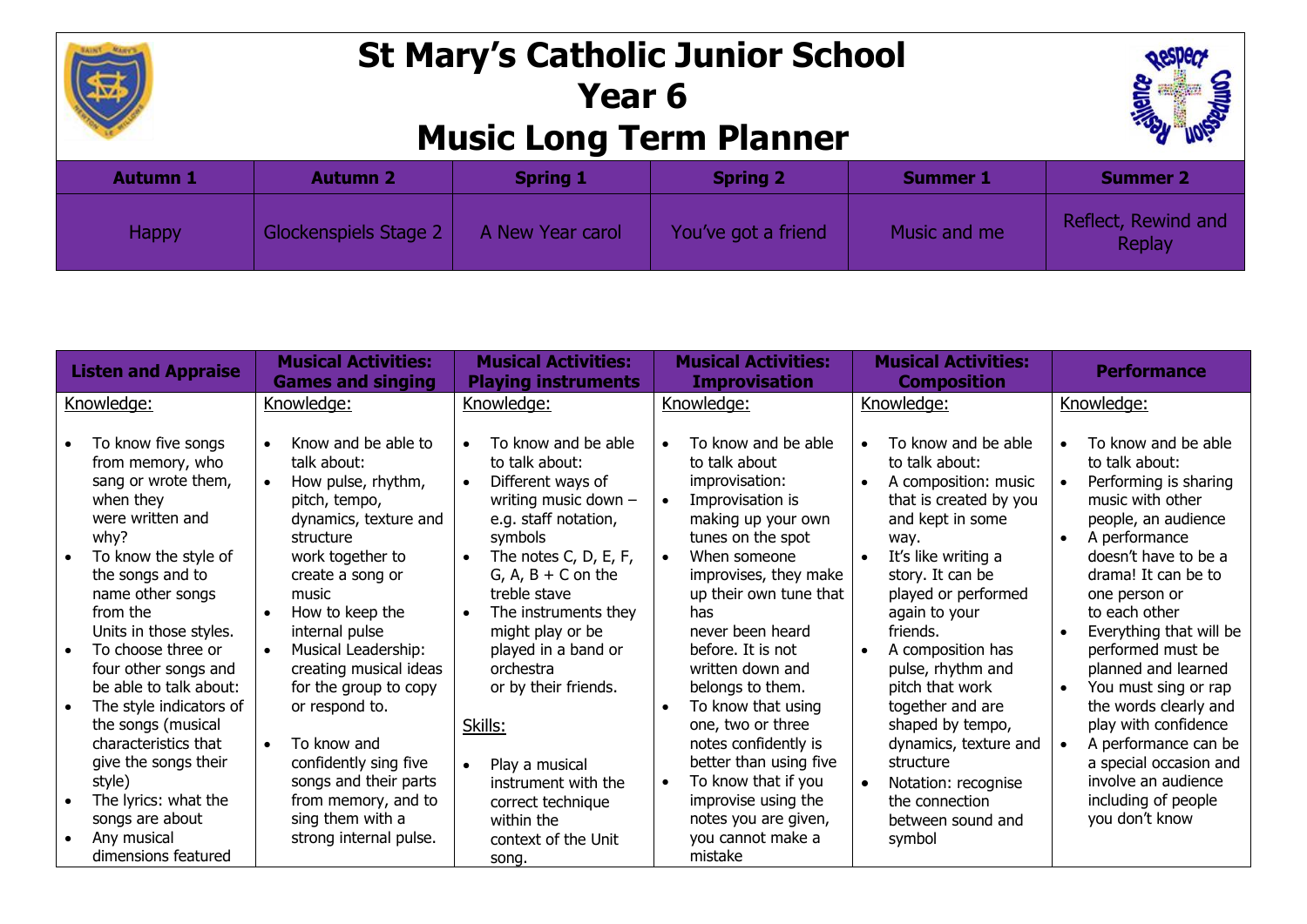|                                   |                                                                                                                                                                                                                                                                                                                                                                                                                                                                                                                                                                                                                                                                                                                                                                                                                                                              |                                                                                                                   | To know about the                                                                                                                                                                                                                                                                                                                                                                                                                                                                                                                                                                                                                                                                                                                   | Select and learn an                                                                                                                                                                                                                                                                                                                                                                                                 |           |                                                                                                                                                                                                                                                                                                                                                                                                  |                        |                                                                                                                                                                                                                                                                                                                                                                                                                                                                                                                                                             |                        |                                                                                                                                                                                                                                                                                                                                                                                                                                                                                                                                                                                             |
|-----------------------------------|--------------------------------------------------------------------------------------------------------------------------------------------------------------------------------------------------------------------------------------------------------------------------------------------------------------------------------------------------------------------------------------------------------------------------------------------------------------------------------------------------------------------------------------------------------------------------------------------------------------------------------------------------------------------------------------------------------------------------------------------------------------------------------------------------------------------------------------------------------------|-------------------------------------------------------------------------------------------------------------------|-------------------------------------------------------------------------------------------------------------------------------------------------------------------------------------------------------------------------------------------------------------------------------------------------------------------------------------------------------------------------------------------------------------------------------------------------------------------------------------------------------------------------------------------------------------------------------------------------------------------------------------------------------------------------------------------------------------------------------------|---------------------------------------------------------------------------------------------------------------------------------------------------------------------------------------------------------------------------------------------------------------------------------------------------------------------------------------------------------------------------------------------------------------------|-----------|--------------------------------------------------------------------------------------------------------------------------------------------------------------------------------------------------------------------------------------------------------------------------------------------------------------------------------------------------------------------------------------------------|------------------------|-------------------------------------------------------------------------------------------------------------------------------------------------------------------------------------------------------------------------------------------------------------------------------------------------------------------------------------------------------------------------------------------------------------------------------------------------------------------------------------------------------------------------------------------------------------|------------------------|---------------------------------------------------------------------------------------------------------------------------------------------------------------------------------------------------------------------------------------------------------------------------------------------------------------------------------------------------------------------------------------------------------------------------------------------------------------------------------------------------------------------------------------------------------------------------------------------|
| Skills:<br>$\bullet$<br>$\bullet$ | in the songs and<br>where they are used<br>(texture, dynamics,<br>tempo, rhythm, pitch<br>and timbre)<br>Identify the structure<br>of the songs (intro,<br>verse, chorus etc.)<br>Name some of the<br>instruments used in<br>the songs<br>The historical context<br>of the songs. What<br>else was going on at<br>this time, musically<br>and historically?<br>Know and talk about<br>that fact that we each<br>have a musical<br>identity.<br>To identify and move<br>to the pulse with<br>ease.<br>To think about the<br>message of songs.<br>To compare two<br>songs in the same<br>style, talking about<br>what stands<br>out musically in each<br>of them, their<br>similarities and<br>differences.<br>Listen carefully and<br>respectfully to other<br>people's thoughts<br>about the music.<br>Use musical words<br>when talking about<br>the songs. | $\bullet$<br>$\bullet$<br>$\bullet$<br>$\bullet$<br>$\bullet$<br>$\bullet$<br>$\bullet$<br>$\bullet$<br>$\bullet$ | style of the songs so<br>you can represent the<br>feeling and context to<br>your audience<br>To choose a song and<br>be able to talk about:<br>Its main features<br>Singing in unison, the<br>solo, lead vocal,<br>backing vocals or<br>rapping<br>To know what the<br>song is about and the<br>meaning of the lyrics<br>To know and explain<br>the importance of<br>warming up your<br>voice.<br>Skills:<br>To sing in unison and<br>to sing backing<br>vocals.<br>To demonstrate a<br>good singing posture.<br>To follow a leader<br>when singing.<br>To experience rapping<br>and solo singing.<br>To listen to each<br>other and be aware of<br>how you fit into the<br>group.<br>To sing with awareness of<br>being 'in tune'. | instrumental part that<br>matches their musical<br>challenge, using one<br>of the differentiated<br>$parts - a one note,$<br>simple<br>or medium part or the<br>melody of the song<br>from memory or using<br>notation.<br>To rehearse and<br>perform their part<br>within the context of<br>the Unit song.<br>To listen to and follow<br>musical instructions<br>from a leader.<br>To lead a rehearsal<br>session. | $\bullet$ | To know that you can<br>use some of the riffs<br>and licks you have<br>learnt in the<br>Challenges in your<br>improvisations<br>To know three well-<br>known improvising<br>musicians.<br>Skills:<br>Improvise using<br>instruments in the context<br>of a song to be<br>performed. Use the<br>improvisation tracks<br>provided and improvise<br>using the Bronze, Silver or<br>Gold Challenges. | $\bullet$<br>$\bullet$ | Skills:<br>Create simple<br>melodies using up to<br>five different notes<br>and simple<br>rhythms that work<br>musically with the<br>style of the Unit song.<br>Explain the keynote or<br>home note and the<br>structure of the<br>melody.<br>Listen to and reflect<br>upon the developing<br>composition and make<br>musical decisions<br>about how the melody<br>connects with the<br>song.<br>Record the<br>composition in any<br>way appropriate that<br>recognises the<br>connection between<br>sound and symbol (e.g.<br>graphic/pictorial notation). | $\bullet$<br>$\bullet$ | It is planned and<br>different for each<br>occasion<br>A performance<br>involves<br>communicating ideas,<br>thoughts and feelings<br>about the song/music<br>Skills:<br>To choose what to<br>perform and create a<br>programme.<br>To communicate the<br>meaning of the words<br>and clearly articulate<br>them.<br>To talk about the<br>venue and how to use<br>it to best effect.<br>To record the<br>performance and<br>compare it to a<br>previous performance.<br>To discuss and talk<br>musically about it $-$<br>"What went well?"<br>and "It<br>would have been even<br>better if?" |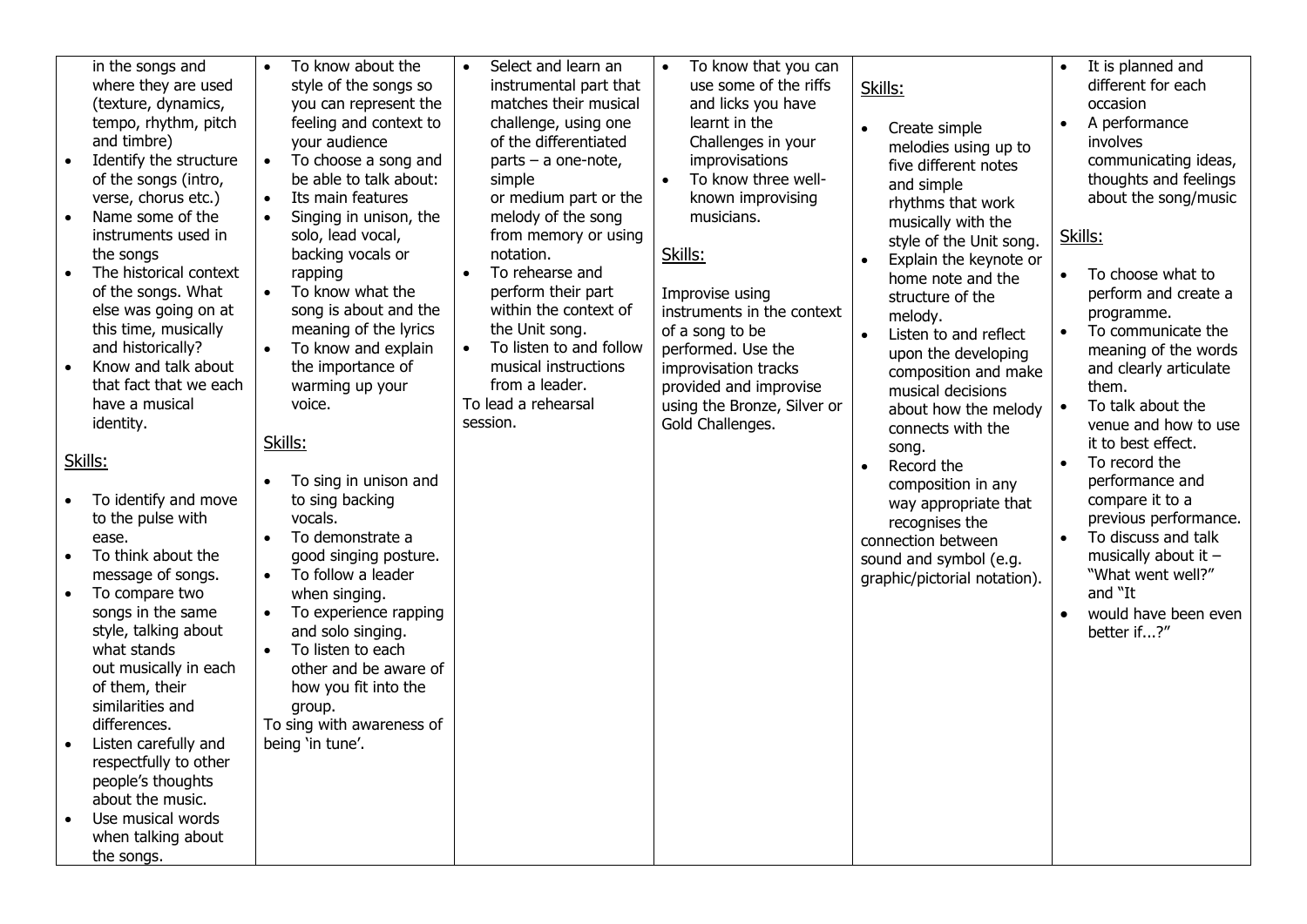| To talk about the        |  |  |  |
|--------------------------|--|--|--|
| musical dimensions       |  |  |  |
| working together in      |  |  |  |
| the Unit songs.          |  |  |  |
| Talk about the music     |  |  |  |
| and how it makes you     |  |  |  |
| feel, using musical      |  |  |  |
| language to describe the |  |  |  |
| music.                   |  |  |  |

|              |                                                                                                                                                           | <b>CURRICULUM ENTITLEMENT</b>                                                                     |                                                                                                                                                  |
|--------------|-----------------------------------------------------------------------------------------------------------------------------------------------------------|---------------------------------------------------------------------------------------------------|--------------------------------------------------------------------------------------------------------------------------------------------------|
|              | <b>Key Skills and Knowledge</b>                                                                                                                           | <b>Vocabulary</b>                                                                                 | Assessment Criteria - 'Can I? statements'                                                                                                        |
| <b>Happy</b> | Describe the style indicators of the<br>song/music.                                                                                                       | Style indicators, melody,<br>compose, improvise, cover, pulse,<br>rhythm, pitch, tempo, dynamics, | Can I describe the style indicators of a song?<br>Can I describe the structure of a song?<br>Can I identify instruments and voices?<br>$\bullet$ |
|              | Describe the structure of the song.                                                                                                                       | timbre, texture, structure,<br>dimensions of music, Neo Soul,                                     | Can I talk about musical dimensions in a song?<br>$\bullet$<br>Can I sing in two parts?<br>$\bullet$                                             |
|              | Identify the instruments/voices they<br>can hear.                                                                                                         | producer, groove, Motown,<br>hook, riff, solo.                                                    | Can I play accurately by reading the notes A and G?<br>$\bullet$<br>Can I take part in a performance?<br>Can I improvise using A and G?          |
|              | Talk about the musical dimensions<br>used in the song.                                                                                                    |                                                                                                   | Can I compose a melody using A, G and B?                                                                                                         |
|              | Warm-up Games Rhythm and Pitch<br>Copy Back, and<br>Question and Answer.<br>Bronze Challenge: A.<br>Silver Challenge: $A + G$ and reading<br>notes.       |                                                                                                   |                                                                                                                                                  |
|              | Singing in two parts.                                                                                                                                     |                                                                                                   |                                                                                                                                                  |
|              | Play instrumental parts accurately<br>and in time as part of the<br>performance.<br>The easy part: $A + G$ by ear.<br>The medium part: $A, G + B$ by ear. |                                                                                                   |                                                                                                                                                  |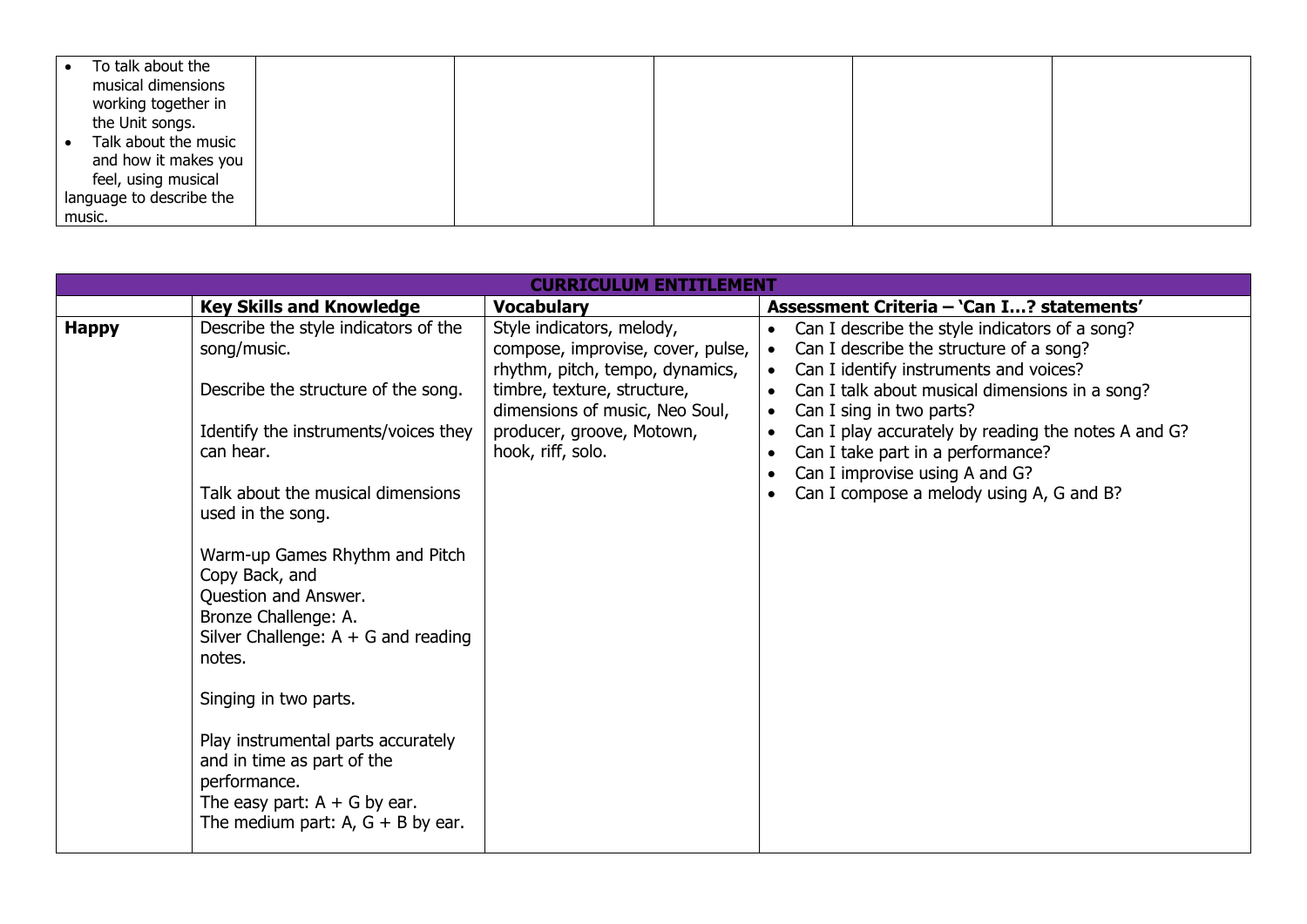|                                          | Improvise in the lessons and as part<br>of the performance.<br>Bronze Challenge: A.<br>Silver Challenge: $A + G$ .<br>Compose a melody using simple<br>rhythms and use as part of the<br>performance.<br>Using the notes: $A$ , $G + B$ .                                                                                                                                                   |                                                                                                                                                                                    |                                                  |                                                                                                                                                                                                                                                                |
|------------------------------------------|---------------------------------------------------------------------------------------------------------------------------------------------------------------------------------------------------------------------------------------------------------------------------------------------------------------------------------------------------------------------------------------------|------------------------------------------------------------------------------------------------------------------------------------------------------------------------------------|--------------------------------------------------|----------------------------------------------------------------------------------------------------------------------------------------------------------------------------------------------------------------------------------------------------------------|
| <b>Glockenspiels</b><br><b>Stage Two</b> | The child can learn more complex<br>rhythm patterns.<br>Revise, play and read the notes C,<br>$D, E, F + G.$<br>Compose using the notes C, D, E, F<br>$+$ G.                                                                                                                                                                                                                                | Rhythm patterns, compose,<br>melody, pulse, rhythm, pitch,<br>tempo, dynamics,<br>texture structure.                                                                               | $\bullet$<br>$\bullet$                           | Can I play and read notes?<br>Can I compose and perform using C, D, E, F and G?                                                                                                                                                                                |
| <b>A New Year</b><br><b>Carol</b>        | Describe the style indicators of the<br>song/music.<br>Describe the structure of the song.<br>Identify the instruments/voices they<br>can hear.<br>Talk about the musical dimensions<br>used in the song.<br>Warm-up Games Pulse, rhythm and<br>pitch games:<br>• Learn to clap some of the rhythms<br>used in the song.<br>• Learn some musical phrases that<br>you will sing in the song. | Melody, compose, improvise,<br>cover, pulse, rhythm, pitch,<br>tempo, dynamics, timbre, texture,<br>structure, dimensions of music,<br>ostinato, phrases, unison, Urban<br>Gospel. | $\bullet$<br>$\bullet$<br>$\bullet$<br>$\bullet$ | Can I describe the style indicators of a song?<br>Can I describe the structure of a song?<br>Can I identify instruments and voices?<br>Can I talk about musical dimensions in a song?<br>Can I sing in unison?<br>Can I compare two versions of the same song? |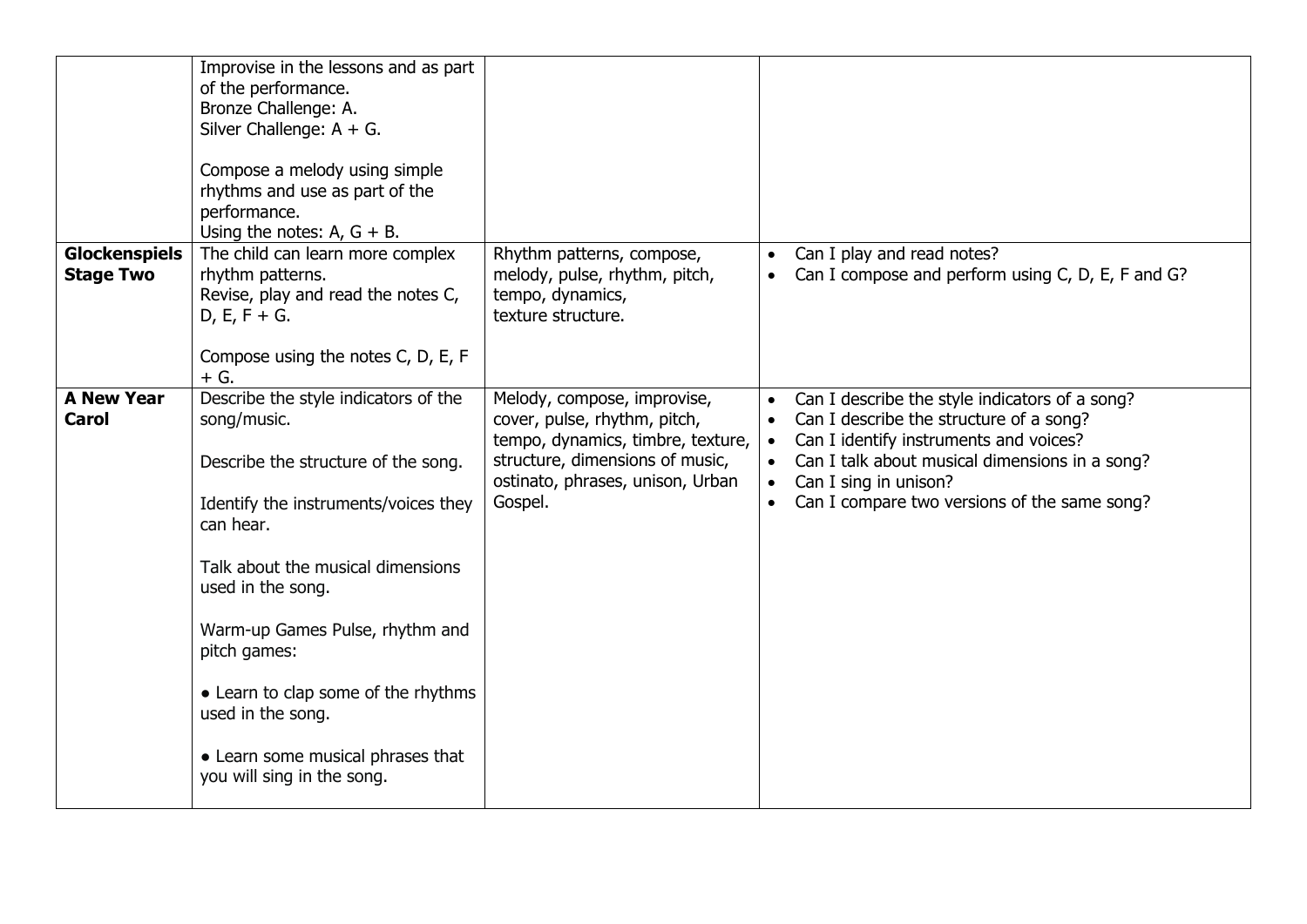|                               | Singing in unison. Sing the song in<br>its original style and the Urban<br>Gospel version.<br>Children can contribute to the<br>performance by singing, playing an<br>instrumental part, improvising or by<br>performing their composition.<br>Record the performance and discuss<br>their thoughts and feelings towards<br>it afterwards.                                                                                                                              |                                                                                                                                                                                                                |                                                                                                                                                                                                                                                                                                                                                                                                          |
|-------------------------------|-------------------------------------------------------------------------------------------------------------------------------------------------------------------------------------------------------------------------------------------------------------------------------------------------------------------------------------------------------------------------------------------------------------------------------------------------------------------------|----------------------------------------------------------------------------------------------------------------------------------------------------------------------------------------------------------------|----------------------------------------------------------------------------------------------------------------------------------------------------------------------------------------------------------------------------------------------------------------------------------------------------------------------------------------------------------------------------------------------------------|
| You've Got a<br><b>Friend</b> | Describe the style indicators of the<br>song/music.<br>Describe the structure of the song.<br>Identify the instruments/voices they<br>can hear.<br>Talk about the musical dimensions<br>used in the song.<br>Warm-up games Rhythm and Pitch<br>Copy Back, and Question and<br>Answer.<br>Bronze Challenge: A. Silver<br>Challenge: $A + G$ and reading notes.<br>Singing in unison.<br>Play instrumental parts accurately<br>and in time as part of the<br>performance. | Melody, compose, improvise,<br>cover, pulse, rhythm, pitch,<br>tempo, dynamics, timbre,<br>texture, structure, dimensions of<br>music, hook, riff, solo, civil rights,<br>gender equality, unison,<br>harmony. | Can I describe the style indicators of a song?<br>$\bullet$<br>Can I describe the structure of a song?<br>Can I identify instruments and voices?<br>Can I talk about musical dimensions in a song?<br>Can I sing in unison?<br>Can I play accurately by reading the notes G, A and B?<br>Can I take part in a performance?<br>Can I improvise using A and G?<br>Can I compose a melody using A, G and E? |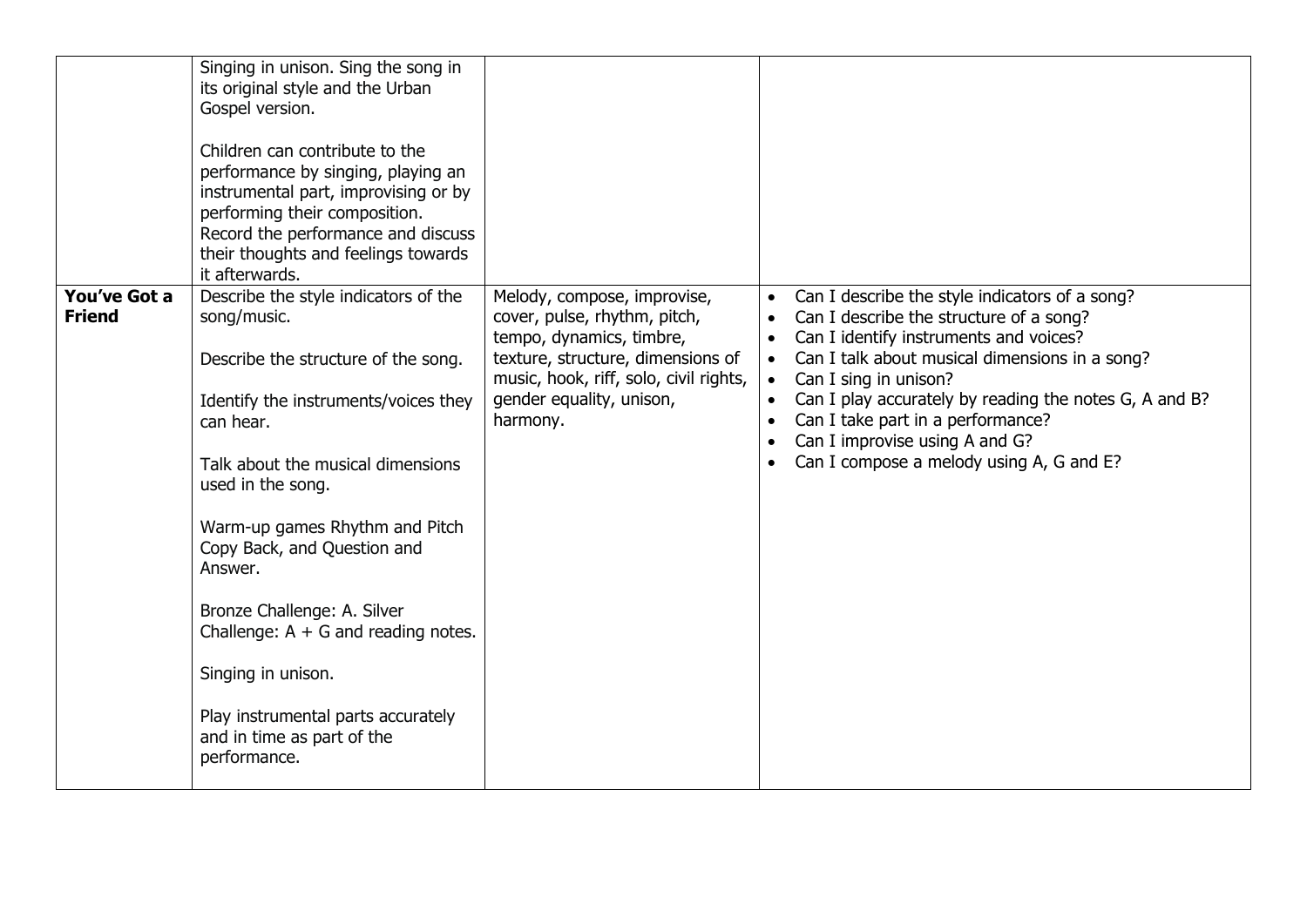|                     | The easy part: $G$ , $A + B$ by ear.<br>Medium part: C, D, $E + F$ by ear<br>and by notation.<br>Improvise in the lessons and as part<br>of the performance.<br>Bronze Challenge: A. Silver<br>Challenge: $A + G$ .<br>Compose a melody using simple<br>rhythms and use as part of the<br>performance using the notes: A, G<br>+ E.                                                                                                                                  |                                                                                                                                      |                                                                                                                                                                                                                                                                                |
|---------------------|----------------------------------------------------------------------------------------------------------------------------------------------------------------------------------------------------------------------------------------------------------------------------------------------------------------------------------------------------------------------------------------------------------------------------------------------------------------------|--------------------------------------------------------------------------------------------------------------------------------------|--------------------------------------------------------------------------------------------------------------------------------------------------------------------------------------------------------------------------------------------------------------------------------|
| <b>Music and Me</b> | Talk about the music of featured<br>artists.<br>Talk about any musical connection<br>with previous knowledge and<br>understanding.<br>Talk about why four female artists<br>were chosen for this unit.<br>Talk about any of the key words or<br>themes from the videos.<br>Compose and talk about which<br>options they chose and why.<br>The key themes in their lyrics.<br>The tools they used.<br>The sections they particularly like<br>and dislike and say why. | Gender, racism, rap, lyrics,<br>turntablist, DJing, producer,<br>Electronic and Acoustic music,<br>culture, identity, inspirational. | Can I talk about featured artists and express an opinion?<br>Can I discuss key themes from videos?<br>Can I compose my own lyrics?<br>Can I use key themes in my own music?<br>Can I perform in an interesting way?<br>Can I reflect on strengths and weaknesses?<br>$\bullet$ |